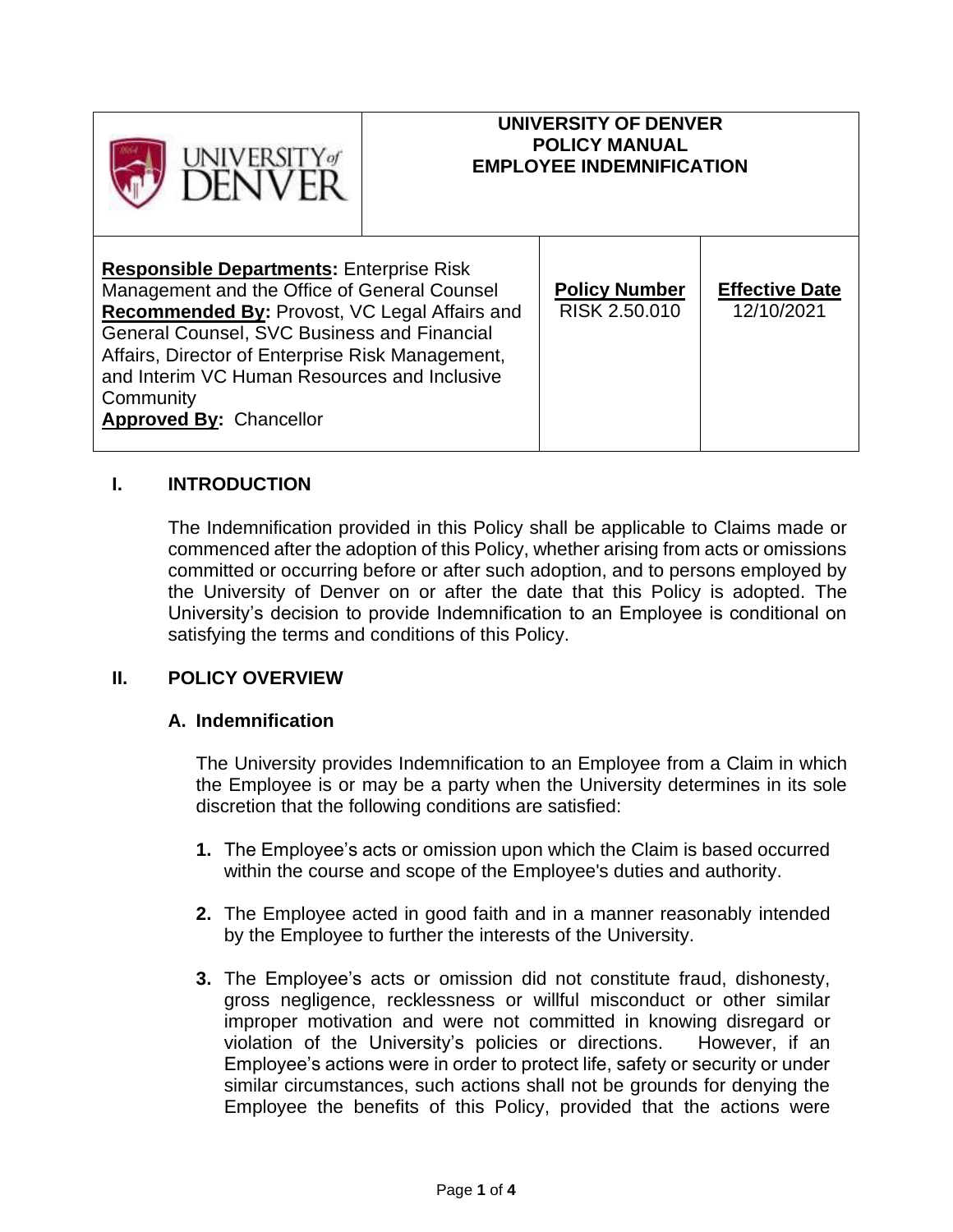reasonably believed by the Employee to be permitted by applicable law and all other requirements of this policy are met.

The Office of Business and Financial Affairs will evaluate the relevant facts associated with the Claim and decide in consultation with the Office of General Counsel whether the University will provide Indemnification to an Employee.

### **B. Control of the Defense**

The University shall have the right to control the defense of the Claim for which it provides Indemnification, including but not limited to the right, in the University's sole discretion, to select attorneys for the Employee and decide whether or not to settle the Claim and if so, the terms of the settlement.

The Employee receiving Indemnification will cooperate continuously and fully with the University in the defense of the Claim.

## **C. Other Rights**

The Indemnification provided by this Policy shall not be deemed exclusive of any other rights to which an Employee may be entitled to by law, express agreement or otherwise. This Policy supersedes any prior policies or arrangements for Indemnification of Employees (except where the Employee is also an officer of the University and is entitled to Indemnification in thatcapacity pursuant to law or governance documents). The Indemnification provided pursuant to this Policy shall inure to the heirs and personal representatives of the Employee.

## **D. Policy Changes**

The University reserves the right to alter, amend or rescind this Policy, provided that any such action shall apply only to Claims based on acts or omissions committed or occurring thereafter.

## **III. PROCESS OVERVIEW**

#### **A. Notice**

The Employee must advise the University of any Claim within a reasonable time by delivering the original or copy of the summons, complaint, notice, demand, letter or other pleading related to the Claim to the Office of General Counsel. Furthermore, an Employee must notify the University within a reasonable time after an incident or occurrence that could reasonably be expected to lead to a Claim. The Indemnification provided by this Policy may be denied or limited if the University determines, in its sole discretion, that the Employee willfully and knowingly failed to notify the University of the Claim or the incident or occurrence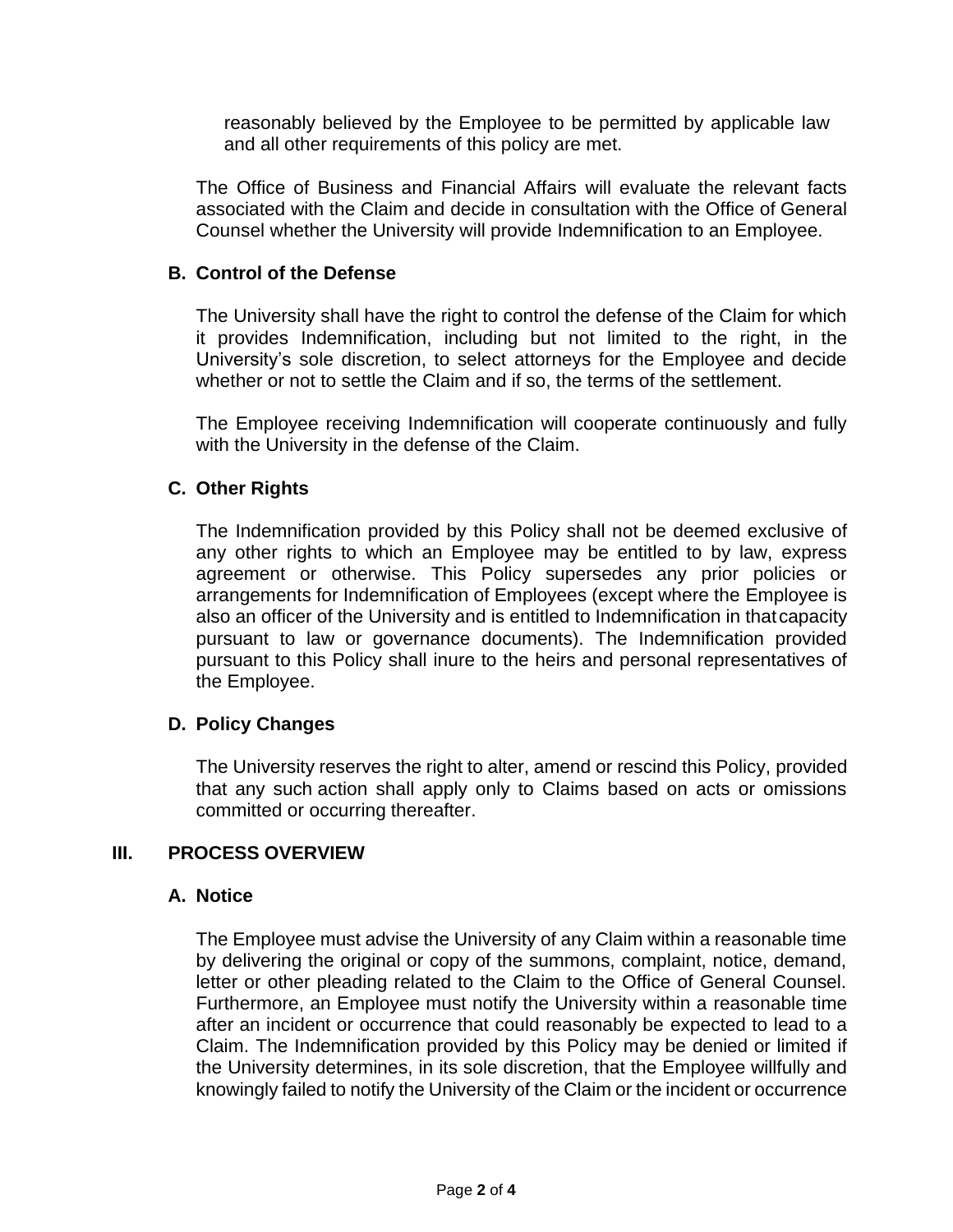which led to the Claim.

# **B. Punitive Damages**

The Indemnification provided pursuant to this Policy shall not extend to an award of punitive or exemplary damages (those damages imposed to punish a defendant as opposed to those imposed to compensate the injured party) against an Employee unless the University shall, in its sole discretion, determine that the Employee actually believed that the act or omission upon which the Claim was based was in the best interests of the University. In the event of such a determination, the Indemnification for punitive damages shall be limited to an amount the University's Board of Trustees determines to be appropriate in the lightof relevant circumstances, including but not limited to the availability of funds for Indemnification.

# **C. Reimbursement**

The University has the sole discretion to determine whether, in the event of a Claim, it elects to assume the defense of the Employee.

- **1.** If the University elects to assume the defense and subsequent developments reveal the acts or omissions of the Employee would not qualify for Indemnification in accordance with this policy, the Employee shall reimburse the University for the reasonable costs and attorneys'fees that the University previously paid.
- **2.** Conversely, if the University elects not to assume the defense of the Employee, the University will reimburse the Employee for the reasonable costs and attorneys' fees Employee incurred in defending the Claim if developments reveal the acts or omissions of the Employee would qualify for Indemnification in accordance with this Policy.
- **3.** If the Employee settles the Claim without the consent of the University, such settlement shall constitute a waiver of Employee's ability to seek Indemnification.

## **D. Insurance**

The University may, in its discretion, purchase and maintain insurance on behalf of its employees against liabilities asserted against them, whether or not such liabilities would be within the scope of the Indemnification provided in this Policy. To the extent that such insurance provides coverage to an Employee against a Claim, the insurance shall be deemed to fulfill the Indemnification obligations provided pursuant to the terms of this Policy. If insurance coverage is or may be applicable to a Claim, the University may make appropriate adjustments in the provisions of the defense to align with the pertinent provisions of the